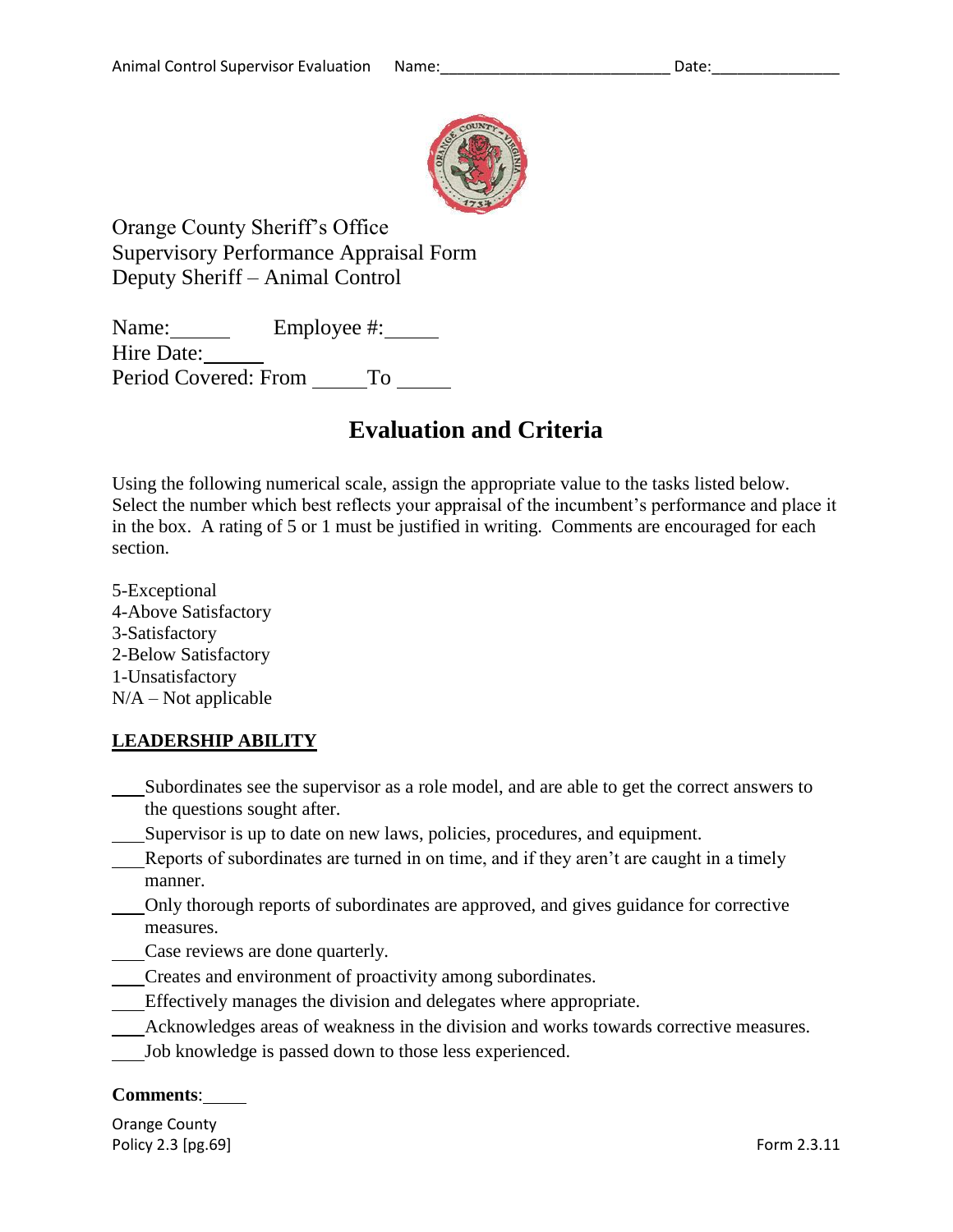### **COMMITMENT TO DEPARTMENTAL GOALS, PROGRAMS AND OBJECTIVES**

- Works with supervisor and co-workers in planning and building an effective team.
- New and additional assignments are accepted and performed.
- New methods are suggested and readily accepted to improve effectiveness and gain ways to resolve traffic and crime problems.
- Officer's objectives, efforts and talents are directed toward the needs of the citizens and the department.

#### **Comments:**

#### **RESPONSE TO RADIO CALLS AND ASSIGNMENTS**

- Response is made without delay.
- Transmissions are clear, concise, and courteous.
- Radio calls are not missed without a valid cause.
- Assistance provided is appropriate to the need or problem.
- Proper radio procedures are followed.

**Comments:**

# **INVESTIGATION OF CRIMES OR TRAFFIC ACCIDENTS**

- Appropriate investigative steps are taken.
- Investigations are thorough.
- Evidence is properly preserved, photographed, collected, and thoroughly described.
- Collected evidence is properly packaged, documented, and sent off for examination in a timely manner.
- Other divisions or agencies are properly notified as required.
- Meets and communicates with Commonwealth's Attorney's Office.
- Testimony in court accurately reflects accumulated evidence.
- Prepared for court cases with no unexcused court absences.
- Proper procedures followed and orders completed for destruction of evidence.

#### **Comments:**

Orange County Policy 2.3 [pg.70] Form 2.3.11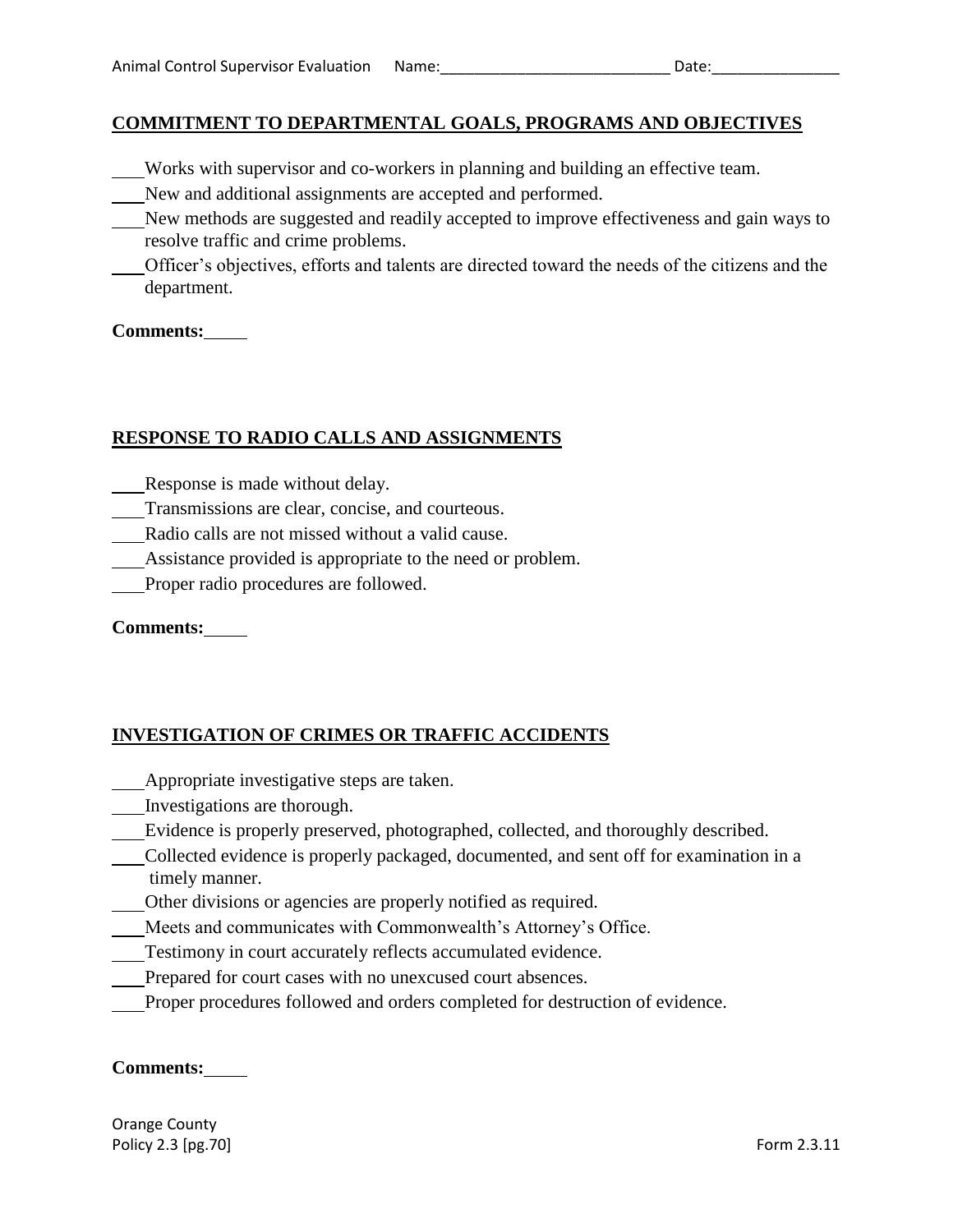### **APPREHENSION, ARREST AND PROCESSING OF CRIMINAL SUSPECTS**

- All necessary information is included in arrest reports.
- Proper warrant procedures are followed.
- No substantiated complaints are received concerning the arrest actions taken.
- Adheres to department's policy on use of force.
- Uses safe arrest techniques, and does a thorough search of arrestees.
- Fingerprints are correctly taken for all non-permitted arrest warrants, and demonstrates proficiency with LIVESCAN.
- DNA samples are properly collected and proper procedures followed when DNA is required.

**Comments:**

# **ENFORCEMENT OF ANIMAL CONTROL REGULATIONS**

- Takes initiative in enforcing animal control violations.
- Animals are located, captured, and impounded using proper animal handling and capture skills.
- Actions taken are appropriate to the offense.
- Citations are rarely returned for correction.
- Warnings are issued when appropriate.
- Tickets are issued when appropriate.
- Cruelty investigations are thorough and reports are completed on time.
- Proactive in enforcing RAL violations.

#### **Comments:**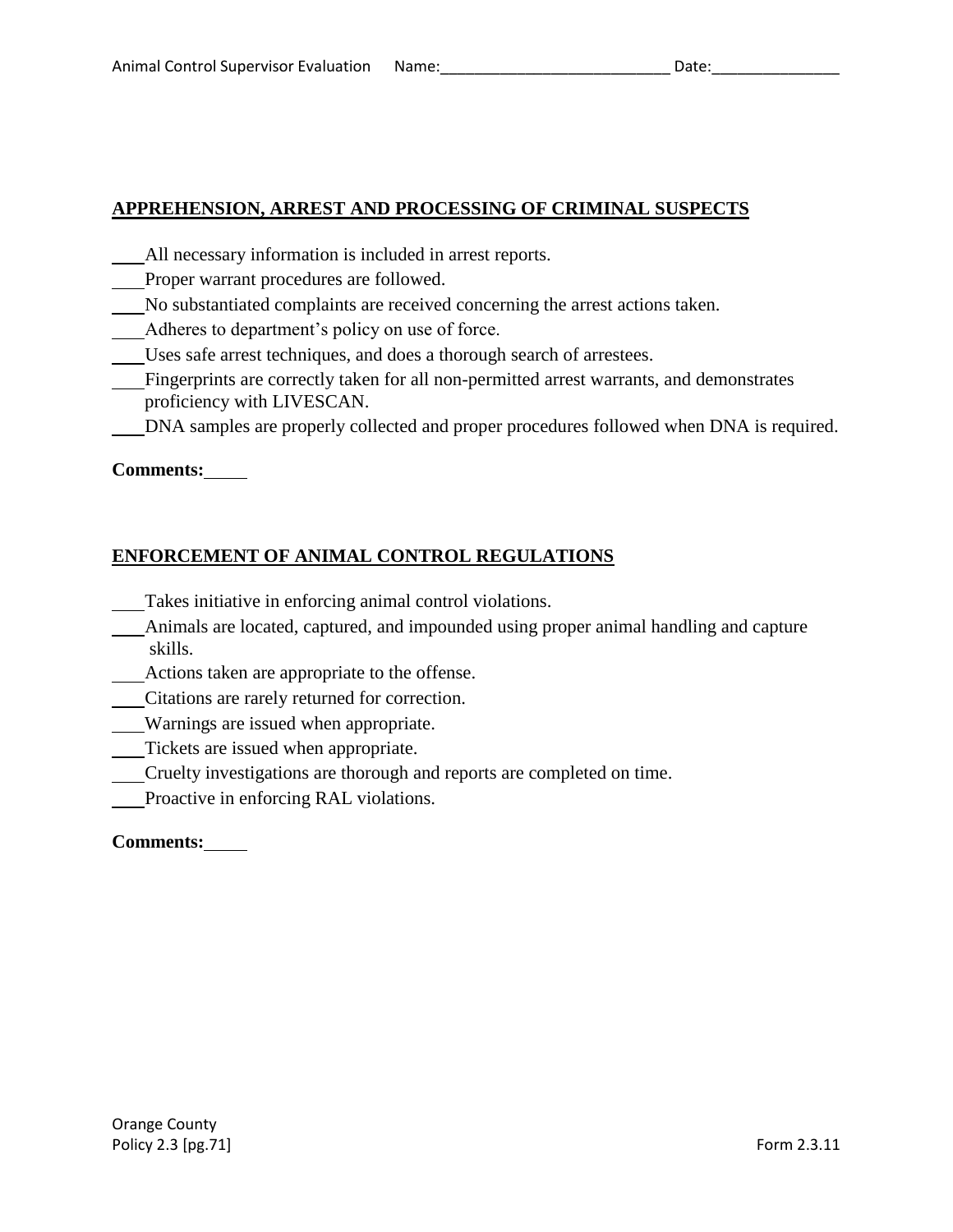#### **PERFORMANCE UNDER STRESSFUL, UNUSUAL OR EMERGENCY CONDITIONS**

- When under unusual circumstances, no serious deviations from expected performance are demonstrated.
- Composure is maintained under stress.
- Handles difficult situations in a very confident and professional manner.
- Judgment results from sound evaluation of all factors involved.

**Comments:**

#### **EXTERNAL PUBLIC RELATIONS**

- No verbal abuse of citizens.
- Courtesy is demonstrated at all times to all people.
- Is tactful and displays good self-control when in contact with irate individuals.

#### **Comments:**

# **INTERNAL COMMUNICATION AND COOPERATION**

- Completes assignments in harmony with others and is a good team worker.
- Problems which occur in work relationships are promptly resolved.
- Readily assists and backs up others.
- Trains and guides less experienced personnel.

| <b>Comments:</b> |
|------------------|
|------------------|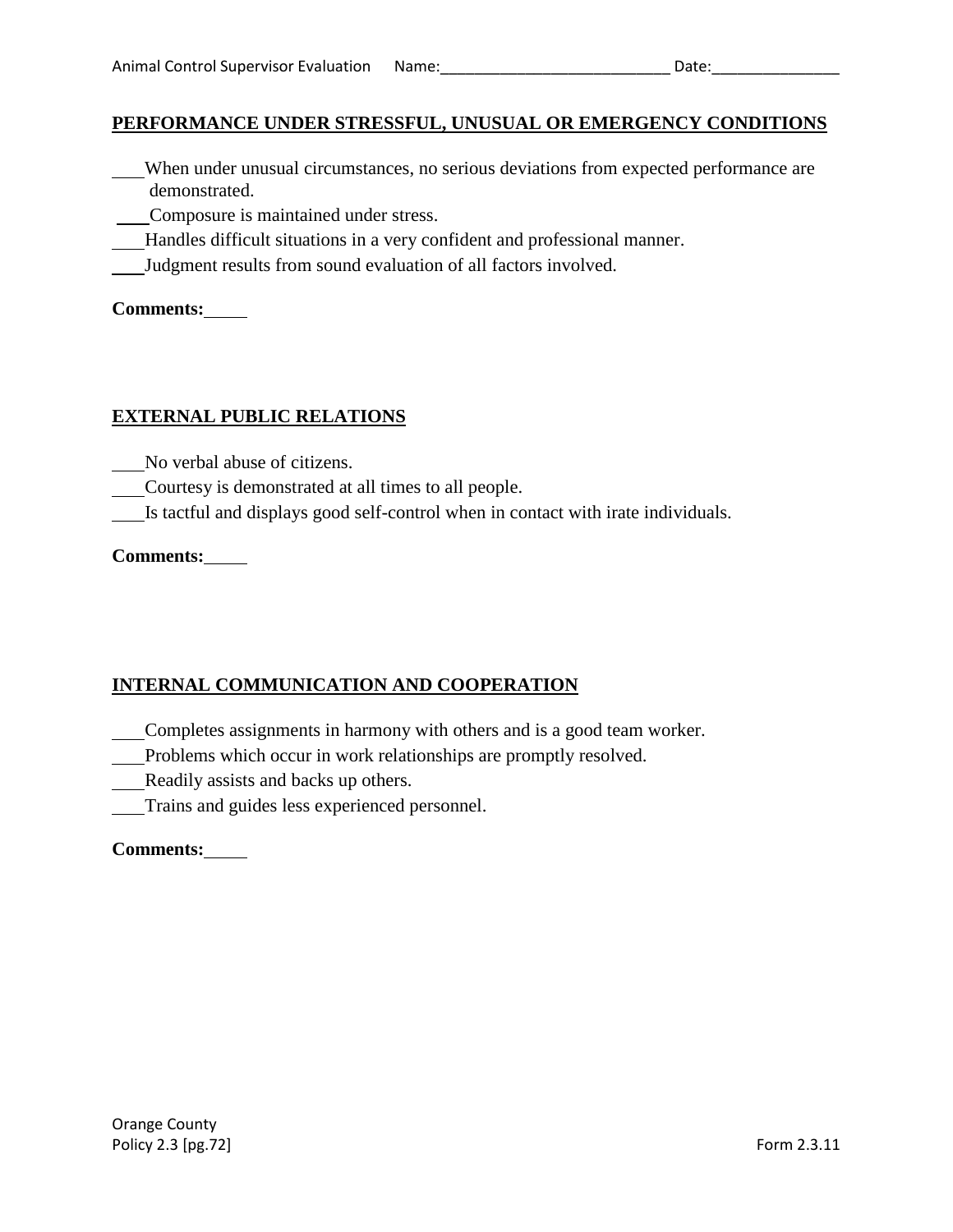# **REPORT PREPARATION, SUBMISSION AND PRESENTATION**

- Reports are submitted on time.
- Field notes are used and maintained.
- Reports are legible, concise, grammatically correct and contain all required information.
- Reports and information are rarely returned for correction.
- Proper interrogation and interview techniques are used.
- Evidence is preserved and thoroughly described.
- Reports contain all applicable paperwork, and photographs.

#### **Comments:**

#### **USE, CARE AND MAINTENANCE OF EQUIPMENT**

- Vehicles are not abused through poor driving habits.
- Equipment is not lost or damaged due to carelessness.
- Specified operating and safety procedures are followed in the use and maintenance of equipment.
- Cruisers are kept clean and serviced.
- Equipment is kept clean, taken care of, and always in working condition.
- Work area is kept clean and organized.
- Wears a bullet-proof vest at all appropriate times.

#### **Comments:**

# **CONFORMANCE TO DIRECTION AND DIRECTIVES**

- Instructions are followed and assignments completed on schedule.
- Unassigned time is effectively utilized.
- Special attention is directed to high accident or crime areas.
- Work does not have to be closely supervised.
- Organizational ability and ability to multitask.

#### **Comments:**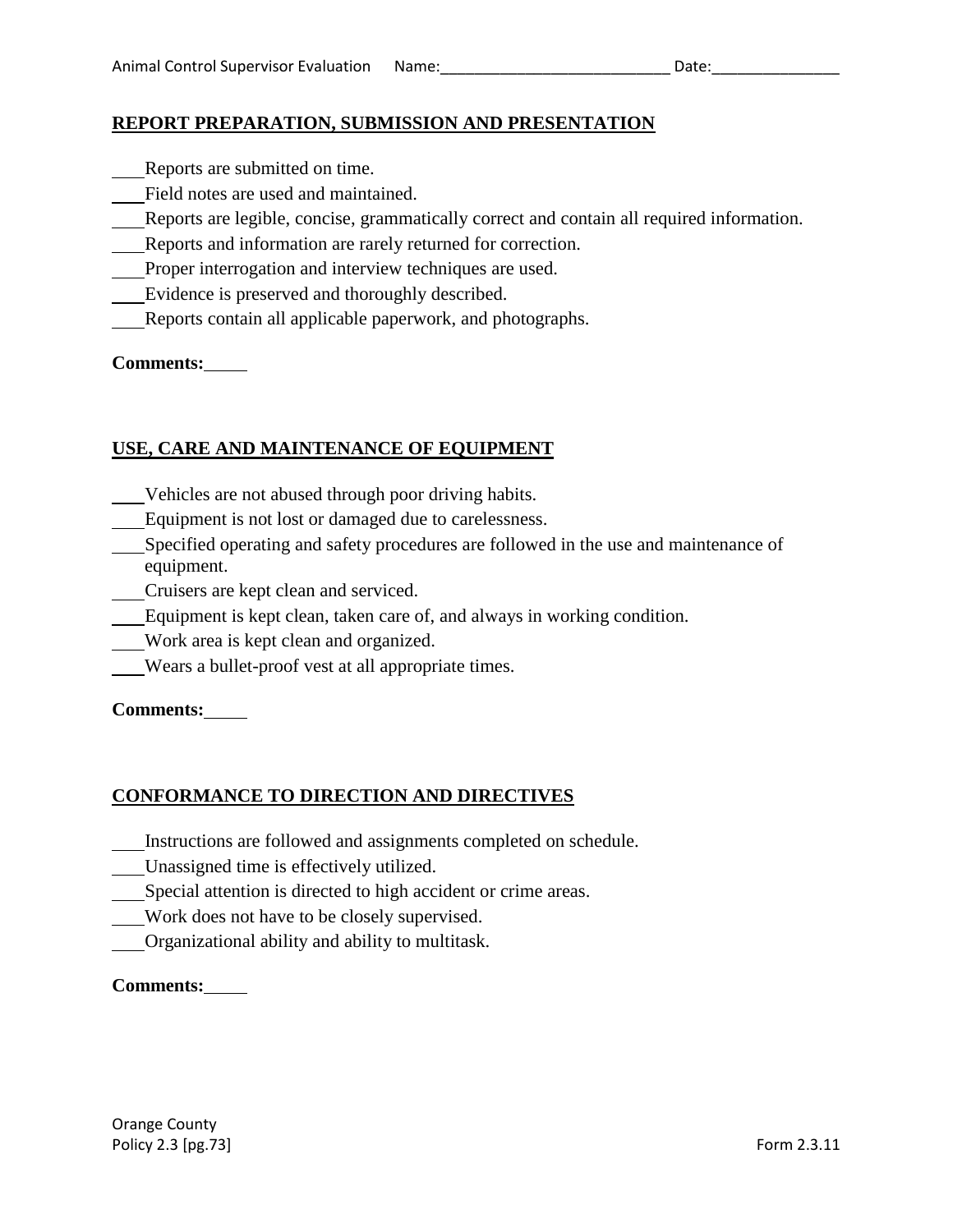# **COMPLIANCE TO POLICIES, PROCEDURES AND REGULATIONS**

- Sheriff's Office policies, general orders, procedures, etc., are followed as prescribed or exceptions are approved by supervisor.
- Sick leave is not abused.
- Leave time is used only as authorized or specified.

#### **Comments:**

# **PHYSICAL CONDITION AND APPEARANCE**

- Uniform and equipment are well kept and pride is taken in appearance.
- All physical standards prescribed by the department are met.
- Corrective measures recommended by physician or other designated health representative are followed in a timely manner.

#### **Comments:**

# **PROMOTION OF DEPARTMENTAL GOALS, PROGRAMS AND ACTIVITIES**

- Is an active participant in the goal setting, project planning and needs assessment of the department.
- Supports and responds to the department's goals, programs, and activities.
- The department's needs, plans, and goals are communicated to subordinates.
- Plans, projects, and work activities are understood by subordinates, implemented as scheduled and produce intended results.
- Creative and innovative ideas are encouraged from subordinates and advanced whenever possible.

#### **Comments:**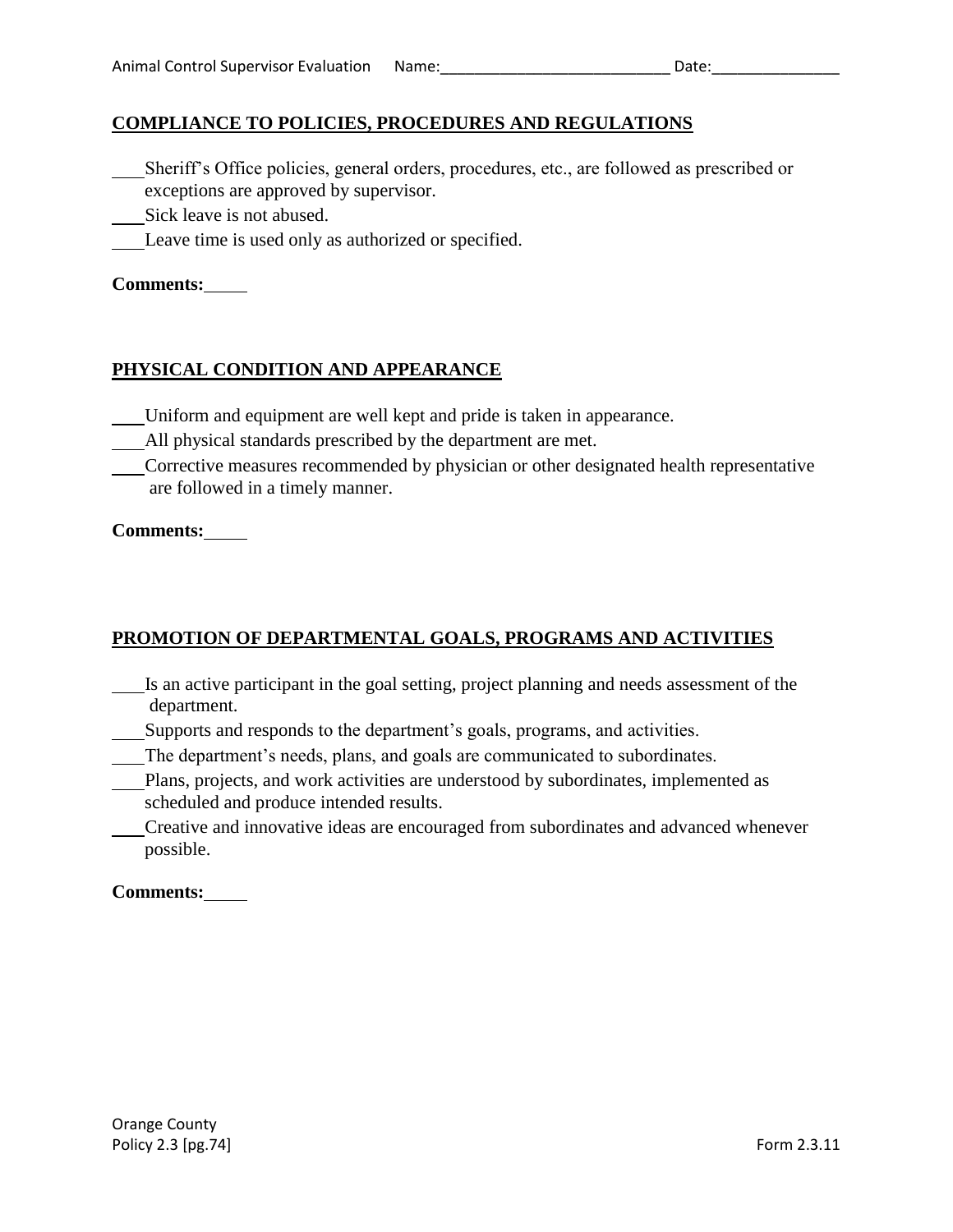#### **TRAINING AND EVALUATION OF PERSONNEL**

- New employees receive complete orientation, on-the-job training plus continuing feedback on performance.
- Evaluations and counseling of employees are done on an objective basis.
- Accomplishments are recognized and employee is suitably commended.
- Unsatisfactory performance is called to the attention of employee, documented and corrective action taken.
- All employees are given equal opportunity to train for both improved job skill levels and promotional positions.

#### **Comments:**

# **PERSONNEL ASSIGNMENT AND SUPERVISION**

- Assignments are made in a fair and impartial manner considering the needs of the department and the capabilities of the employee.
- Subordinates understand instructions and job assignments with few and only minor problems occurring.
- Problems or deviations arising in established schedules, procedures and work activities are promptly confronted and corrected.
- Supervision is provided periodic feedback on subordinate's performance.
- Desired results (both quantity and quality of work expected from the group) are accomplished through subordinate personnel.

**Comments:**

**CORE VALUES:** Assign a numeric to each box, then list examples or actions that demonstrate how the employee embodies each core value. Complete all sections.

Integrity: Employee's actions are guided by ethical and honest conduct.

Leadership: Employee is an example to others.

Service: Employee is responsive and service-oriented to meet customer needs.

#### **Comments**:

Orange County Policy 2.3 [pg.75] Form 2.3.11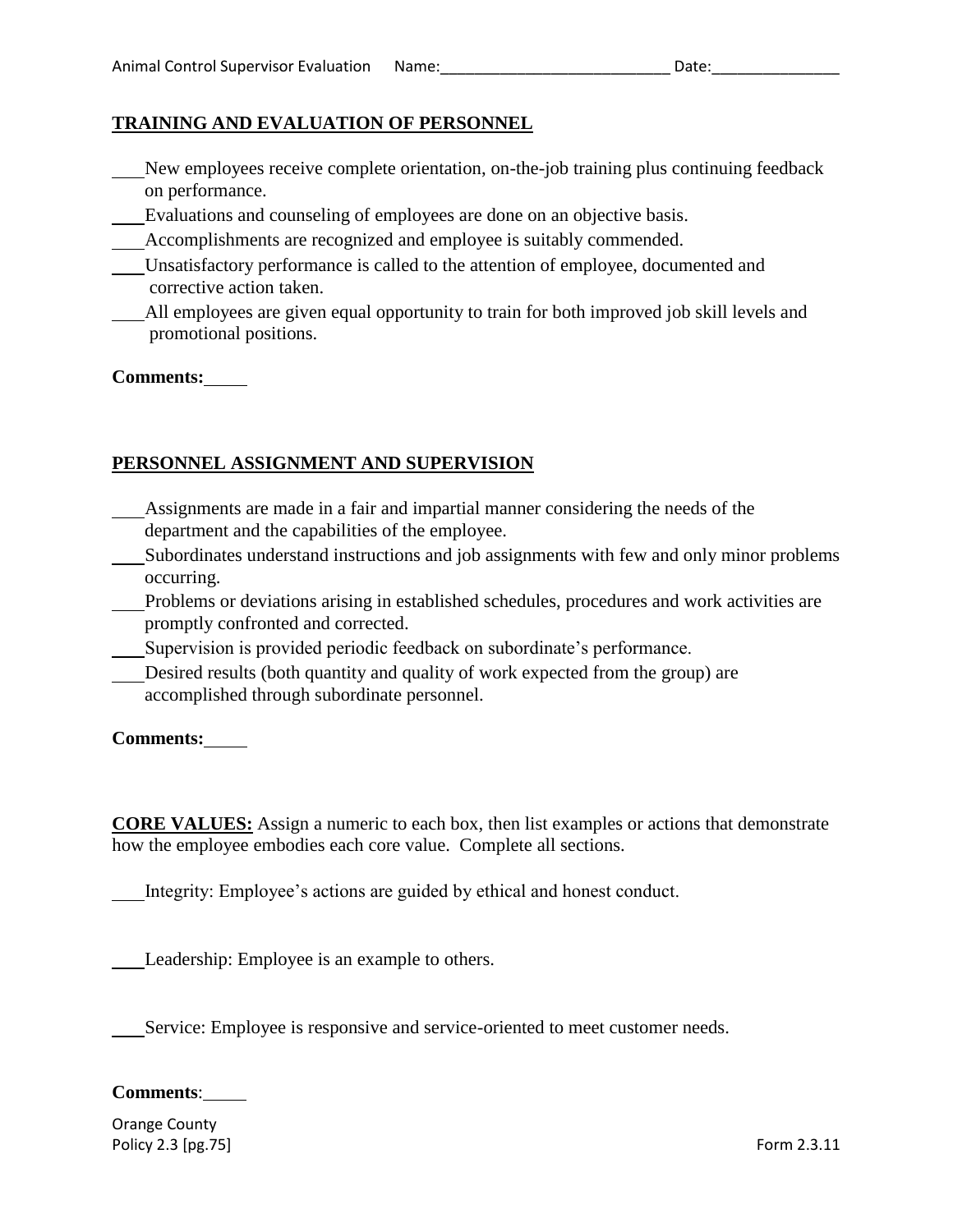# **County Policy**

Is well versed in applicable county policies, knows where to find the most updated policy

- Follows all applicable county policies
- Makes appropriate inquiries as to the meaning or directives included in county policy before acting.
- Completes all county policy required forms and documents in a timely matter.

# **Comments: CALCULATION OF RATING**

- **A. TOTAL SCORES**
- **B. NUMBER OF CATEGORIES**
- **C. RATING DETERMINATION (A/B)**

# **PERFORMANCE RATING**

- 4.5-5.00 and no ratings below satisfactory –Exceptional
- 3.5-4.49 and no ratings below satisfactory Above Satisfactory
- 2.5-3.49 and no unsatisfactory ratings Satisfactory
- 1.5-2.49 Below Satisfactory

 $0.0 - 1.49$  – Unsatisfactory

# **Development and growth potential:**

Include comments on employee's major strengths, accomplishments made during this review period and development achieved since the last performance evaluation.

# **Completed goals and objectives:**

Review the results of goals and objectives completed within this performance cycle.

# **New goals and objectives:**

List the objectives to be accomplished within the next performance cycle. Arrange in order of priority.